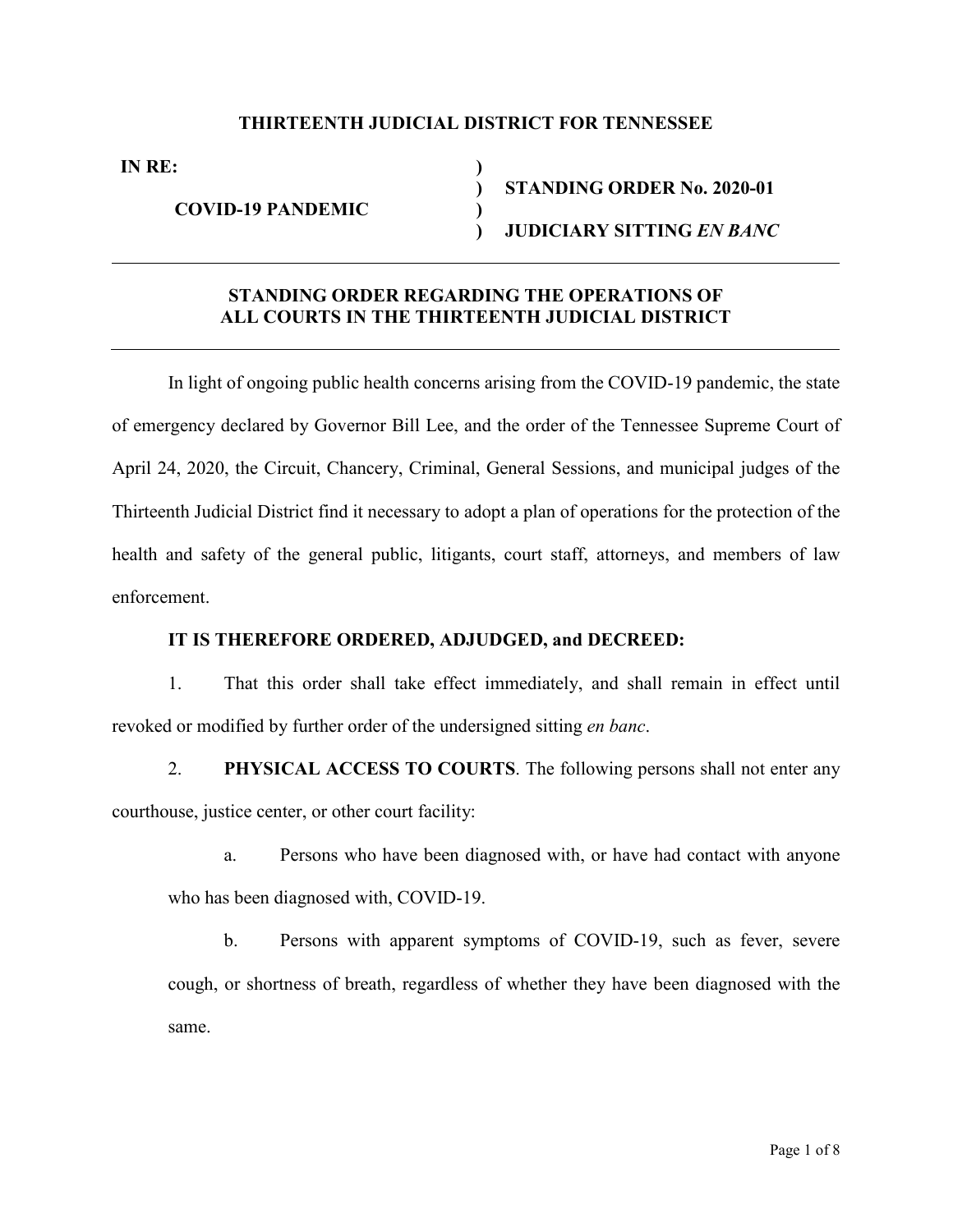c. Persons who have been advised to self-quarantine by any physician, hospital, board of health, or other medical provider or health agency, or who reside with anyone who has been advised to self-quarantine.

## 3. **GUIDELINES FOR CONDUCT OF IN-PERSON COURT PROCEEDINGS**.

All in-person court proceedings shall adhere to the following guidelines:

a. Court security shall make sure that all people seeking access to the court facility shall maintain separation of six (6) feet from person to person while entering or exiting the building and while transiting any security checkpoint.

b. All security officers shall, to the greatest extent practicable while fulfilling their obligations to ensure safety, maintain separation of six (6) feet from any person entering or exiting any court facility or transiting any security checkpoint.

c. The maximum total number of people allowable in any courtroom located within the  $13<sup>th</sup>$  Judicial District is ten (10), not including the Judge, court staff, and security personnel. All Judges located in the 13<sup>th</sup> Judicial District shall adhere to this guideline and ensure it is enforced.

d. Any courts holding dockets on the same date in the same facility shall stagger the opening of those dockets to minimize the number of people attempting to access court facilities at the same time.

e. All court facilities shall maintain a sufficient quantity of hand wash and paper towels (or functioning automatic hand dryers) to supply for the expected population of the facility at all times.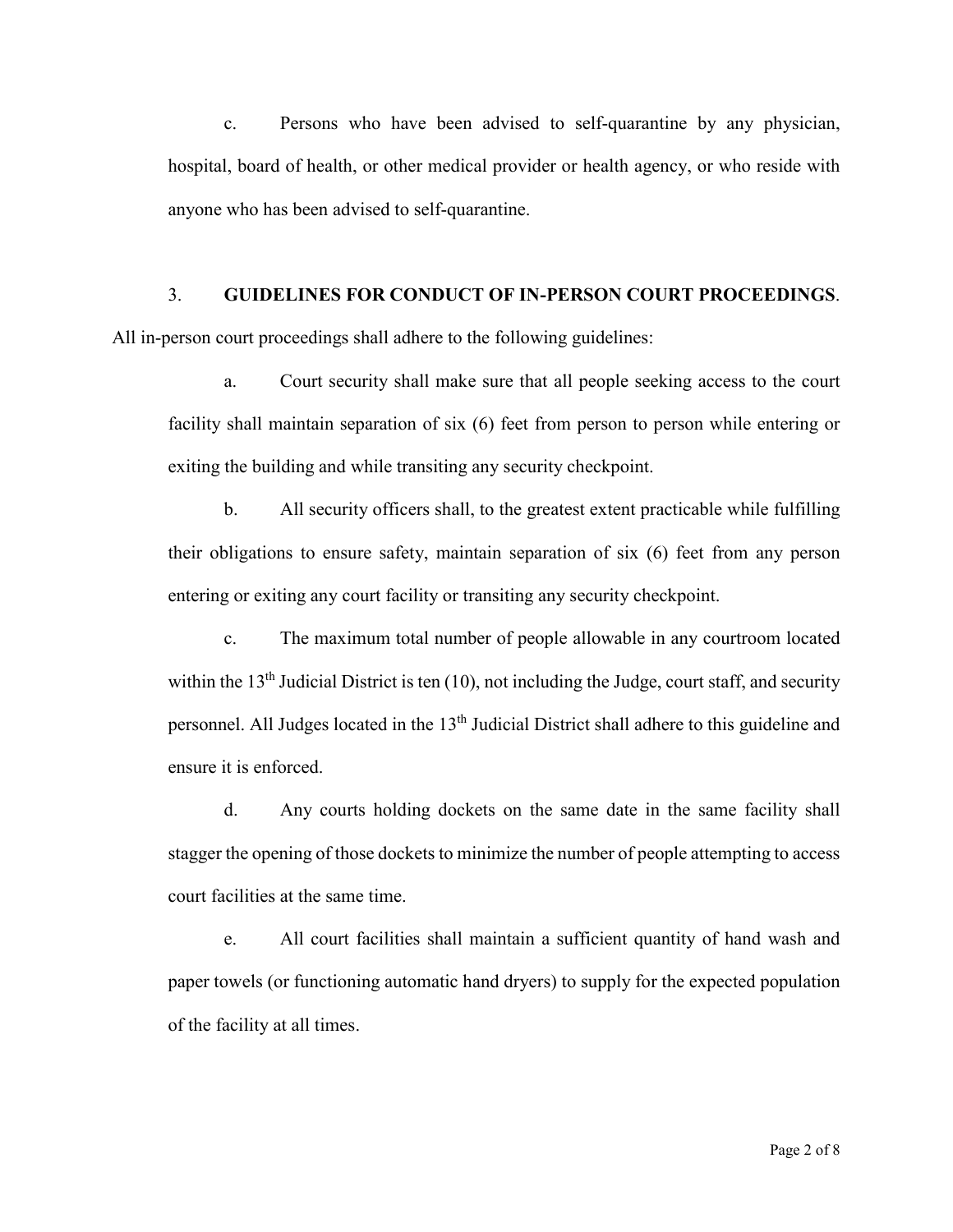f. All regularly-touched surfaces in all court facilities shall be cleaned and sanitized regularly.

g. All courtrooms shall be supplied with hand sanitizer, with separate dispensers of sanitizer located, at a minimum, on each counsel table, the witness stand, the bench, the clerk's bench, and the court reporter's table.

h. All persons in any courtroom shall maintain a distance of six (6) feet from all other persons in the same court room at all times. Social distancing will be observed in each courtroom by either marking seats that may be occupied or by marking seats that may not be occupied so that no person is sitting within six (6) foot radius of each other. Legal counsel and their clients shall sit at opposite ends of counsel table. Until called, witnesses shall remain outside the Courthouse or staged in a different room where security can require proper social distancing by marked seating. The attorney calling the witness will be responsible for accessing that witness's appearance in Court when needed by telephone or other means. Once a witness has completed his/her testimony they shall immediately leave the building.

i. Any party, witness, attorney, or member of court staff who wishes to wear a mask or gloves will be permitted to do so.

j. Attorneys and judges will communicate with court security staff to ensure adherence to all requirements outlined herein.

4. **CIVIL MATTERS**. The following guidelines apply to all civil matters pending in any court within this district: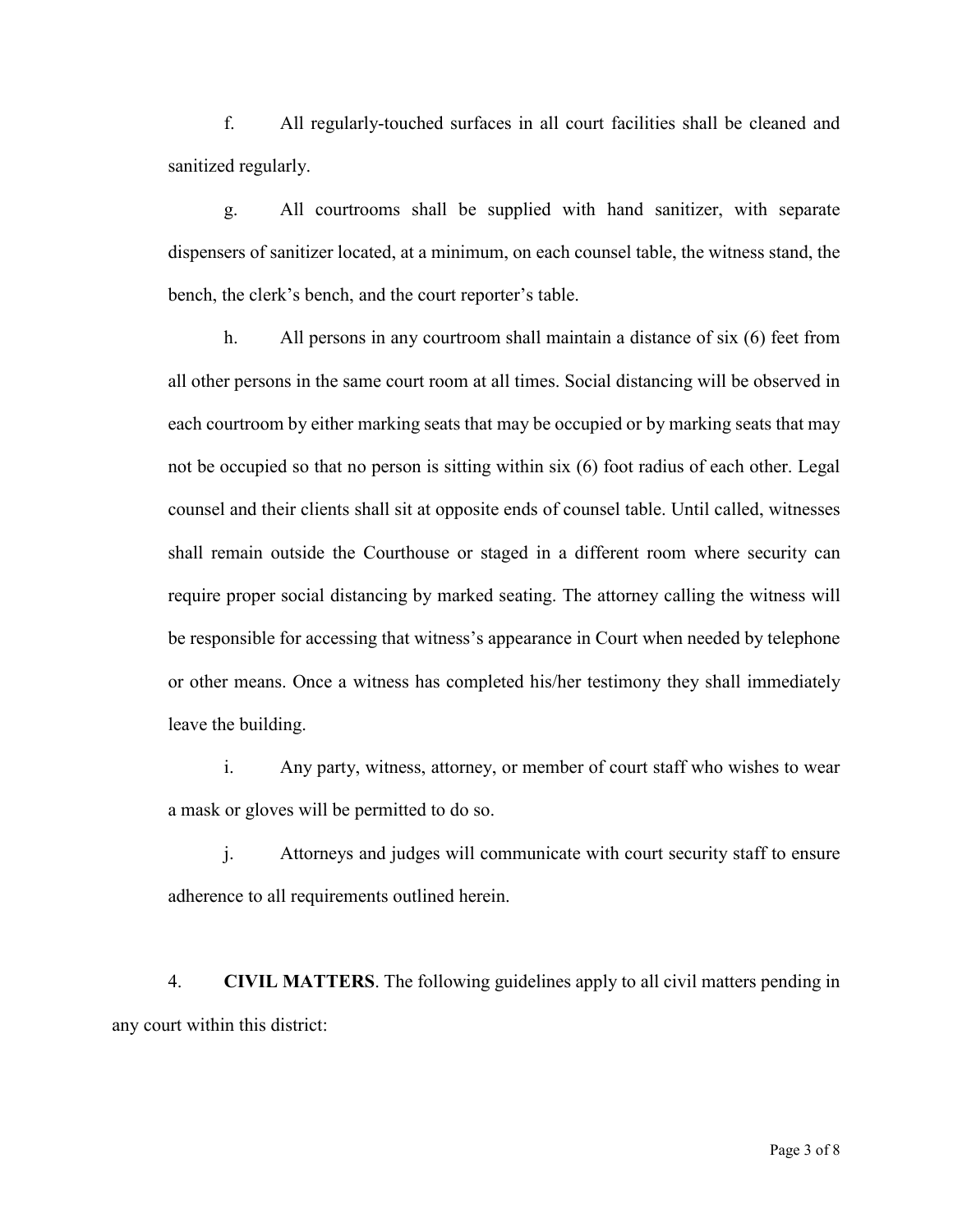a. All civil proceedings currently scheduled for in-person appearances through Friday, May 29, 2020, shall be rescheduled for a date on or after June 1, 2020.

b. Civil proceedings not specifically prohibited by the Supreme Court's order of April 24, 2020, and scheduled to occur before June 1, 2020, may be conducted via video conference or telephonically at the request and agreement of the parties and their attorneys.

c. Courts may, in the sole discretion of the judge presiding over the proceeding, conduct proceedings in person, subject to the guidelines established herein. Any party or attorney may request that a proceeding be held in person. Any such request shall be made in writing and shall articulate with specificity the reasons why the proceeding should be conducted in person, and why the matter cannot be adequately addressed remotely.

d. In the event permission to proceed in person is granted, only the judge, the clerk, the attorneys, the parties, security personnel, necessary witnesses, and the court reporter (if any) will be allowed in the courtroom.

e. All social distancing guidelines shall be adhered to as outlined herein, and witness shall be staged in separate waiting areas so as not to conflict with the maximum number limit to each courtroom outlined above.

f. Any party or attorney for any party who desires to call any witness to testify at an in-person proceeding shall provide to the court and the clerk a list of witnesses at least forty-eight (48) hours prior to the hearing. The presiding judge may limit the number of witnesses per hearing, in his or her sole discretion.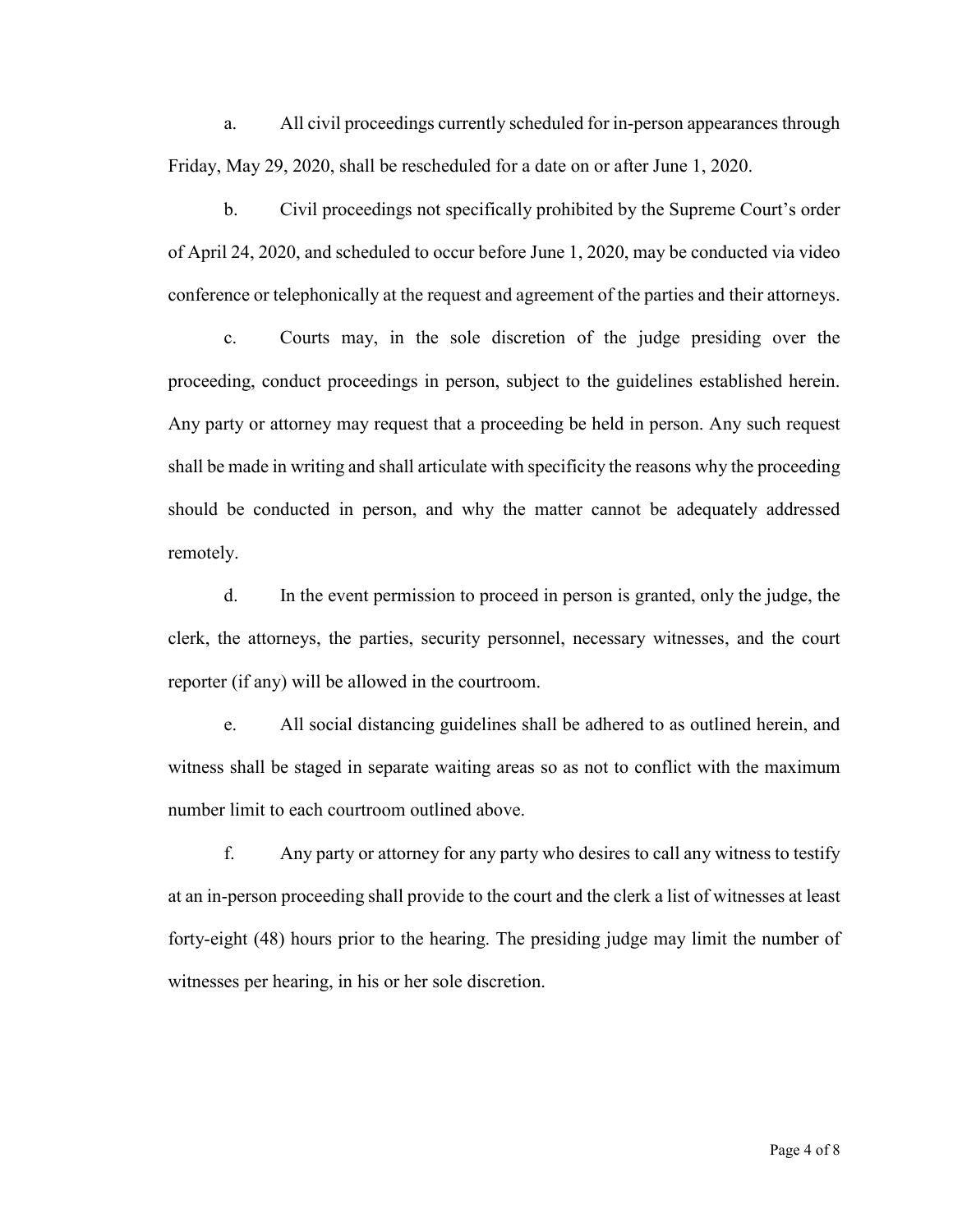g. All docket calls are hereby suspended and shall be rescheduled by the appropriate court not earlier than June 1, 2020. Any attorney or party who wishes to set a case for trial shall contact the appropriate judge to schedule a conference call for all parties.

5. **CRIMINAL MATTERS**. The following guidelines apply to all criminal matters pending in any court within this district:

a. All criminal proceedings not currently permitted by the Tennessee Supreme Court's order of March 25, 2020, for any defendant who is not in custody shall be rescheduled for a date not earlier than June 1, 2020.

b. Court shall continue to conduct initial appearances or arraignments for defendants who are in custody. These appearances shall continue to be conducted either by video conference or in person, at the discretion of the judge presiding over the proceeding. Any in-person proceeding shall adhere to the social distancing guidelines established herein.

c. Any party or attorney, including the District Attorney General, may request that criminal proceedings not permitted by the Tennessee Supreme Court's order of March 25, 2020, (e.g., motions, pleas, bench trials, etc.) proceed in person. The judge presiding over any such proceeding retains sole discretion as to whether it may be had in person.

d. In the event a judge grants permission to proceed in person as outlined in the immediately preceding paragraph, only the judge, the clerk, the attorneys, the defendant, security personnel, necessary witnesses, victim, and the court reporter (if any) will be allowed in the courtroom.

e. Any party or attorney for any party who desires to call any witness to testify at an in-person proceeding shall provide to the court and the clerk a list of witnesses at least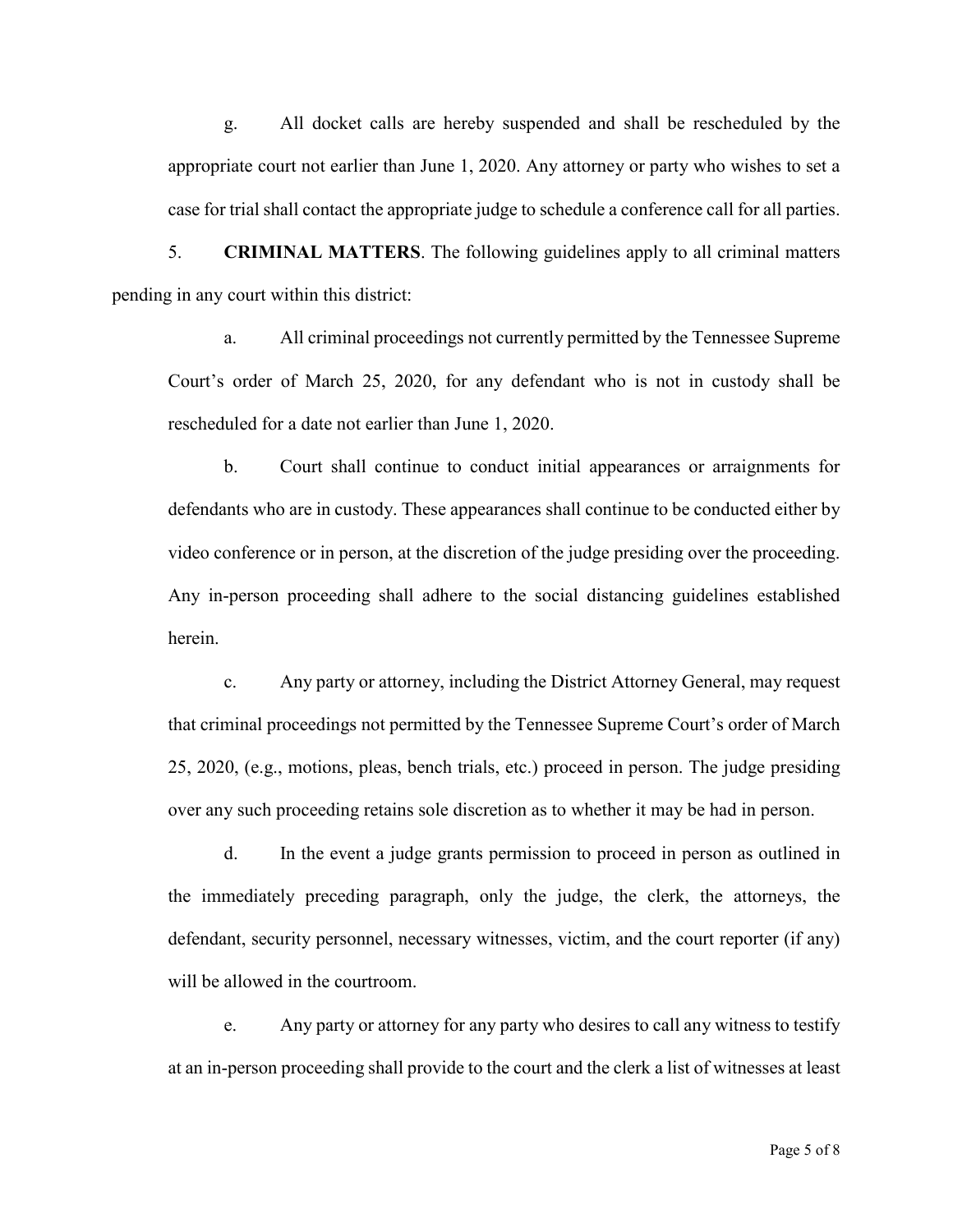forty-eight (48) hours prior to the hearing. The presiding judge may limit the number of witnesses per hearing, in his or her sole discretion.

f. Cases involving defendants who are in custody and defendants who are not in custody shall not be heard on the same docket. Courts shall conduct separate dockets for in-custody and out-of-custody defendants at separate times so as to minimize the risk of COVID-19 exposure to these separate populations.

g. All social distancing guidelines shall be adhered to as outlined herein, and witness shall be staged in separate areas in compliance with this Order.

6. **PROVISIONS FOR SPECIFIC COURTS**. The following specific provisions apply only to the courts noted below:

a. CLAY COUNTY GENERAL SESSIONS AND MUNICIPAL COURTS. The Clay County General Sessions and Municipal Courts within Clay County shall continue to operate under the guidelines and procedures set out in the Tennessee Supreme Court's order of March 25, 2020.

b. CUMBERLAND COUNTY GENERAL SESSIONS AND MUNICIPAL COURTS. The Cumberland County General Sessions Court and Municipal Courts within Cumberland County shall continue to operate under the guidelines and procedures set out in the Tennessee Supreme Court's order of March 25, 2020. Any in-person proceedings not permitted by that order shall be conducted in strict compliance with this order. No hearing shall be permitted that requires more persons present in any courtroom than outlined above.

c. DEKALB COUNTY GENERAL SESSIONS AND MUNICIPAL COURTS. The Dekalb County General Sessions and Municipal Courts within Dekalb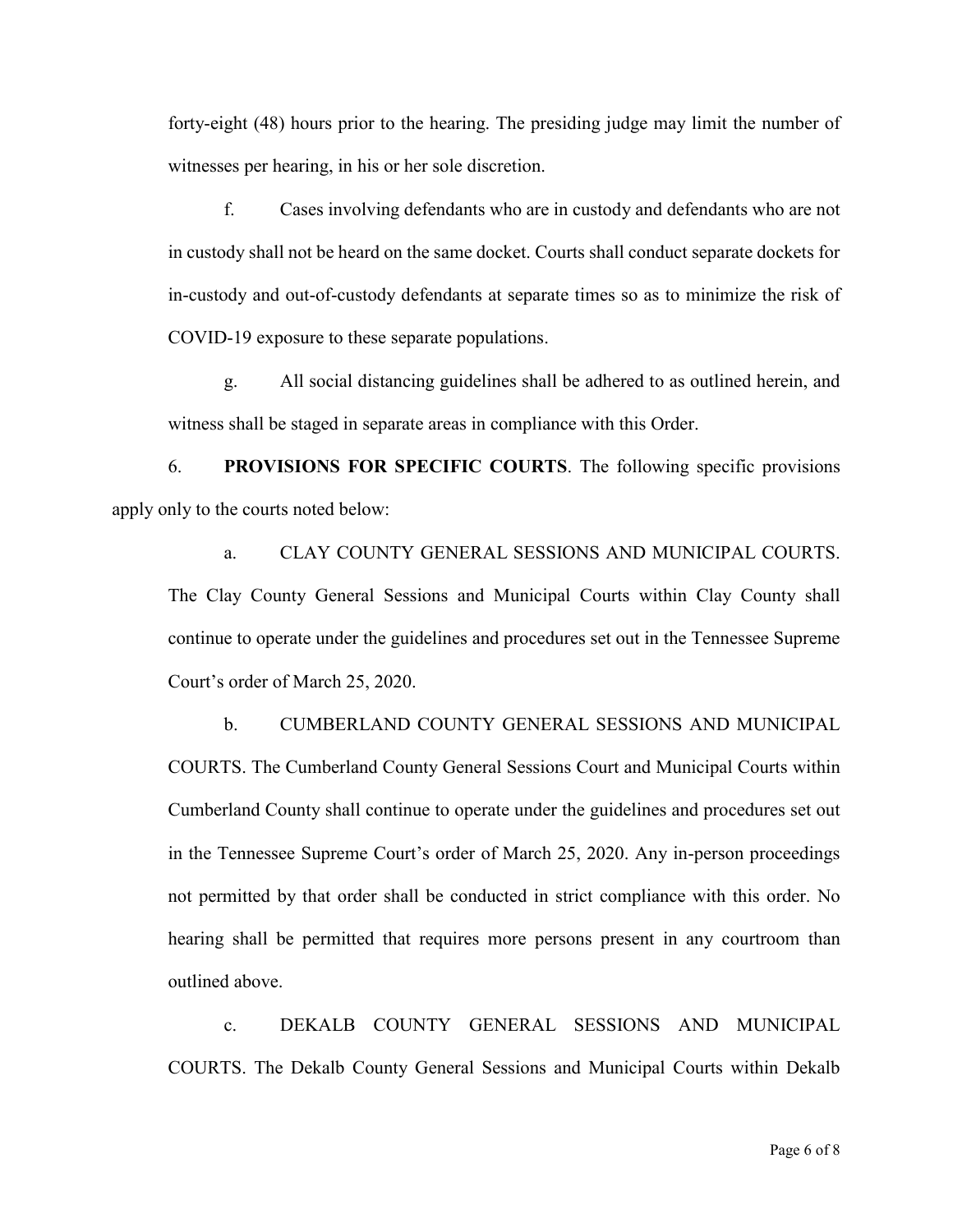County shall continue to operate under the guidelines and procedures set out in the Tennessee Supreme Court's order of March 25, 2020.

d. OVERTON COUNTY GENERAL SESSIONS AND MUNICIPAL COURTS. The Overton County General Sessions and Municipal Courts within Overton County shall continue to operate under the guidelines and procedures set out in the Tennessee Supreme Court's order of March 25, 2020. Any in-person proceedings not permitted by that order shall be conducted in strict compliance with this order. No hearing shall be permitted that requires more persons present in any courtroom than outlined above.

e. PICKETT COUNTY GENERAL SESSIONS AND MUNICIPAL COURTS. The Pickett County General Sessions and Municipal Courts within Pickett County shall continue to operate under the guidelines and procedures set out in the Tennessee Supreme Court's order of March 25, 2020.

f. PUTNAM COUNTY GENERAL SESSIONS AND MUNICIPAL COURTS. The Putnam County General Sessions and Municipal Courts within Putnam County shall continue to operate under the guidelines and procedures set out in the Tennessee Supreme Court's order of March 25, 2020. Any in-person proceedings not permitted by that order shall be conducted in strict compliance with this order. No hearing shall be permitted that requires more persons present in any courtroom than outlined above.

g. WHITE COUNTY GENERAL SESSIONS AND MUNICIPAL COURTS. The White County General Sessions and Municipal Courts within White County shall continue to operate under the guidelines and procedures set out in the Tennessee Supreme Court's order of March 25, 2020. Any in-person proceedings not permitted by that order